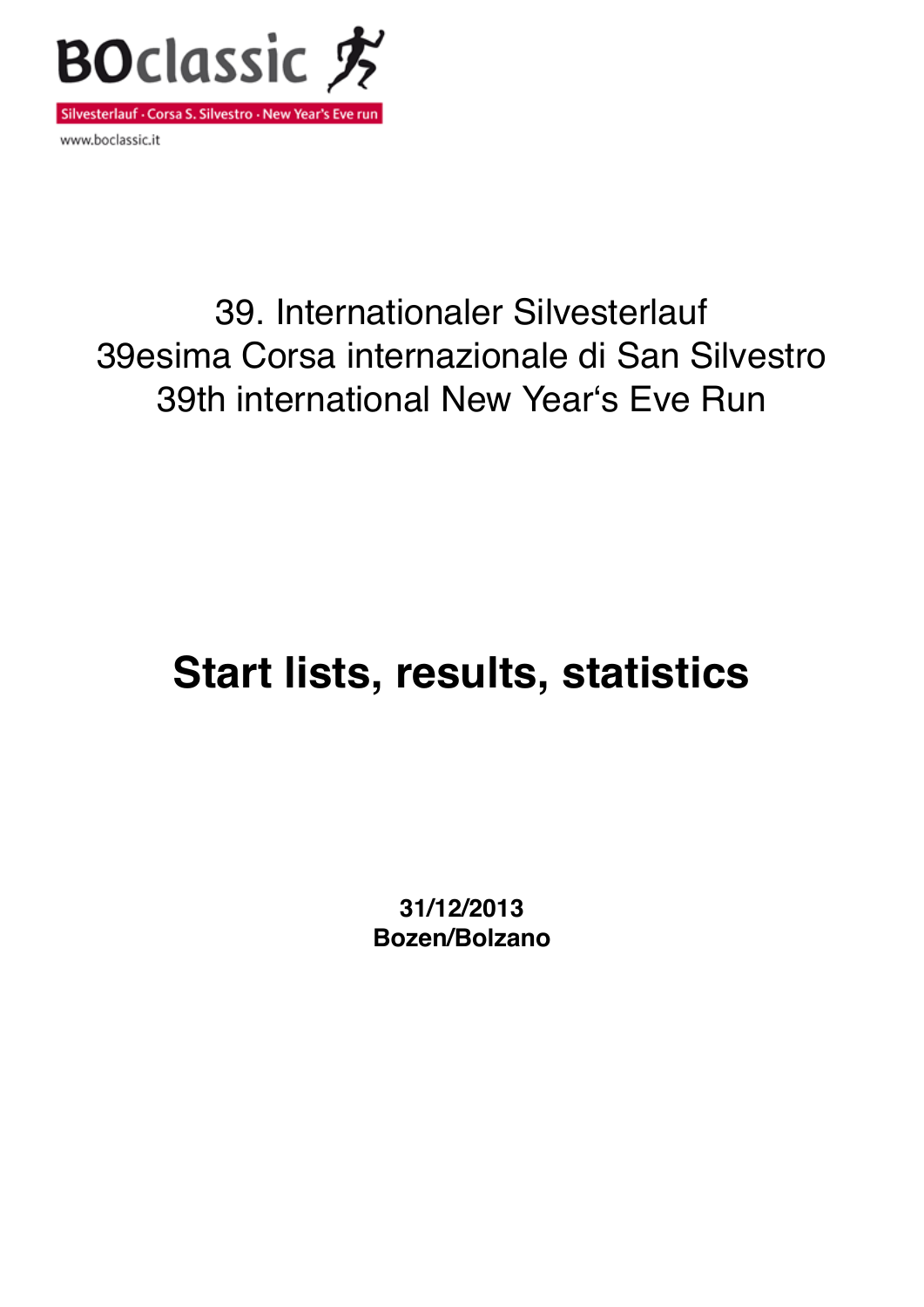

www.boclassic.it

### **Top athletes 2013**

#### **Men**

**Imane Merga (Ethiopia)** \*15/10/1988 Cross Country: World Champion 2011 2nd at World Championships 2013 5000m: 1st at World Athletics Final 2009 10,000m: 3rd at World Championships 2011 4th at World Championships 2009 10k: 1st at BOclassic 2012, 2010 PB: 3000m: 7:45.8 (2010); 5000m: 12:53.58 (09); 10,000m: 26:48.35 (11); 10k: 27:47 (10); Half Marathon: 59:56 (12)

#### **Edwin Soi (Kenya)**

\*03/03/1986 5000m: 3rd at Olympic Games 2008 African Champion 2010 1st at World Athletics Final 2008, 2007 3000m: 3rd at World Indoor Championships 1st at World Athletics Final 2007 Road Races: 1st at BOclassic 2011, 2009, 2008, 2007 PB: 3000m: 7:27.55 (11); 5000m: 12:51.34 (13); 10,000m: 27:14.83 (06); 10km: 27:46 (06)

#### **Wilson Kiprop (Kenya)**

\*14/04/1987 10,000m: African Champion 2010 Half Marathon World Champion 2010 PB: 10,000m: 27:01.98 (12); 10k: 28:07 (13); Half Marathon: 59:15 (12); Marathon: 2:09.:09 (10)

#### **Petro Mamu (Eritrea)**

\*01/09/1984 1st at World Mountain Running Championships 2012 4th at World Mountain Running Championships 2012 PB: 10k: 29:18 (13); Half Marathon: 64:58 (13)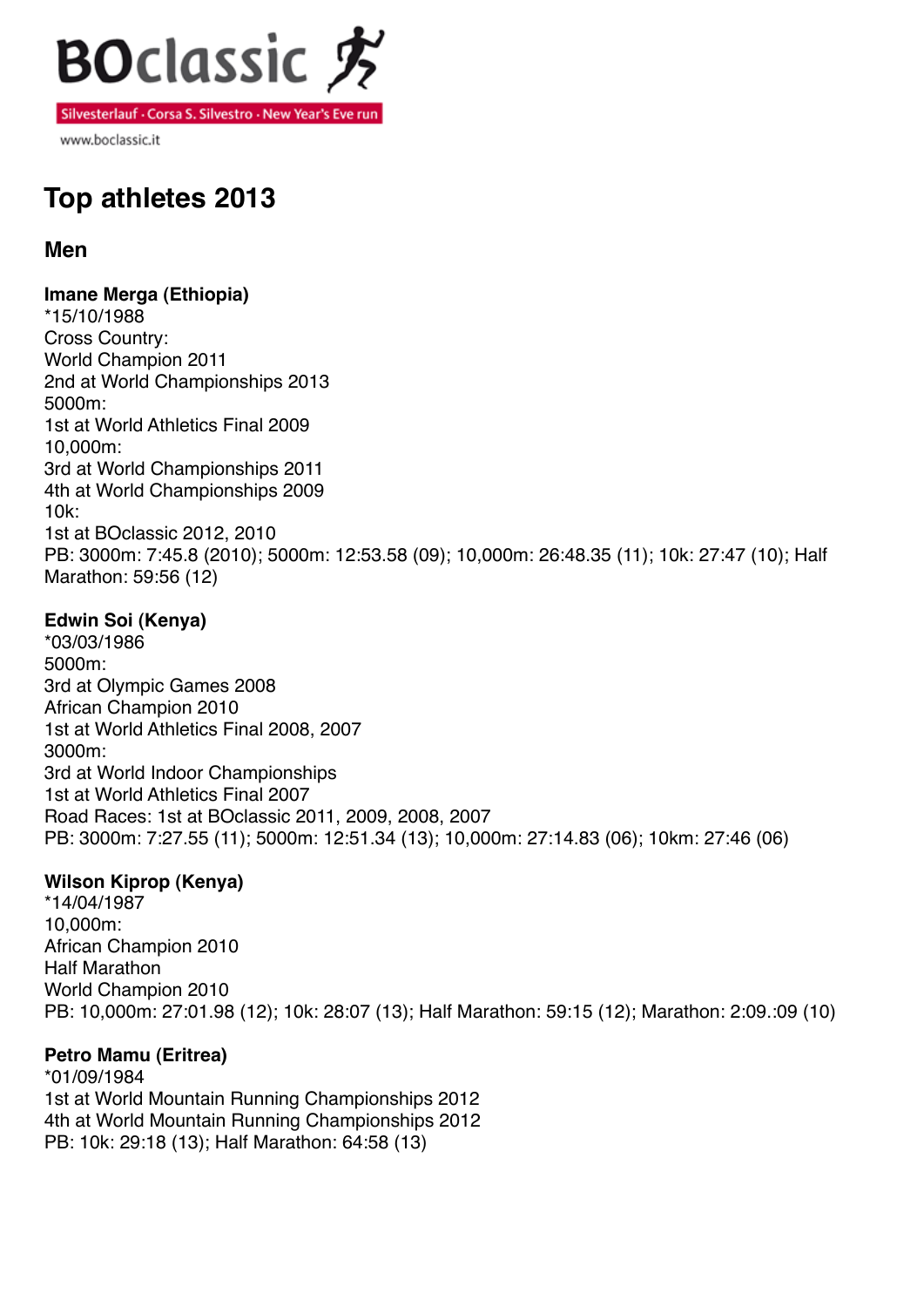

www.boclassic.it

#### **Jairus Birech (Kenya)**

\*14/12/1992 2nd at Diamond League in Zürich-Letzigrund 2013 5th fastest time in 2012 over 3000 m steeplechase PB: 3000m steeple: 8:03.43 (12); 3000m: 7:41.83 (3)

#### **Abdellatif Meftah (France)**

\*03/01/1982 4th at European Cross Country Championships 2010 3 times National Champion PB: 10,000m: 27:34.81 (08); Half Marathon: 60:46 (10); Marathon: 2:09:46 (11)

#### **Aziz Lahbabi (Morocco)**

\*03/02/1991 5000m 3rd at World Junior Championships 2010 3rd at Mediterranean Games 2013 PB: 5000m: 13:04.06 (12); 10,000m: 28:55.24 (13)

#### **Vasyl Matviychuk (Ukraine)**

\*13/01/1982 10,000m: 2nd at European Under 23 Championships 2003 European Junior Champion 2001 Participation in Olympic Games 2008 (Marathon) Participation in European Championships 2010 (Marathon) 4 times National Champion PB: 5000m: 13:38.00 (05); 10,000m: 28:18.18 (04); 10km: 28:44 (02); Half Marathon: 62:13 (12); Marathon: 2:10:36 (08)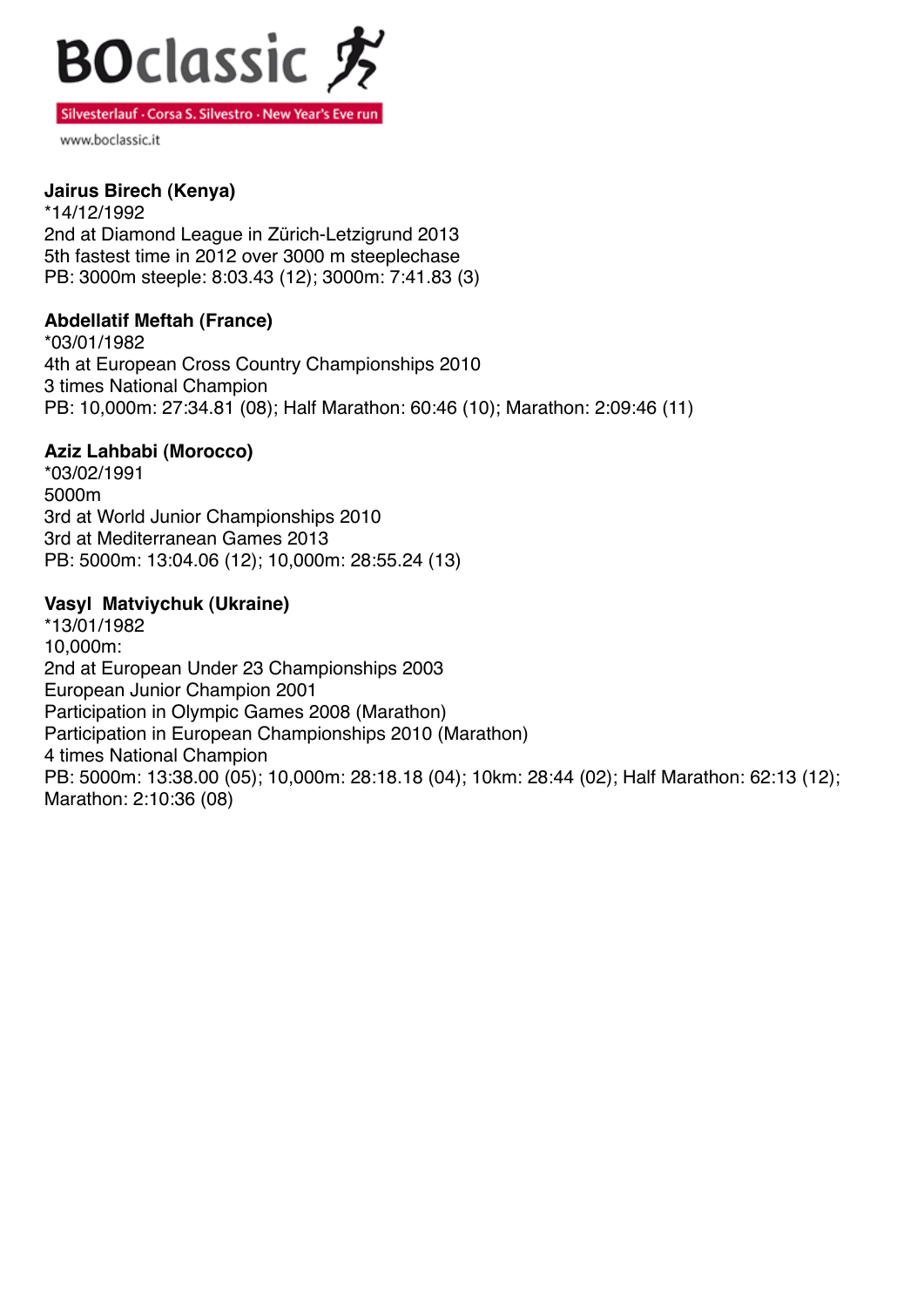

www.boclassic.it

#### **Women**

#### **Gladys Cherono (Kenya)**

\* 12/05/1983 10,000m: 2nd at World Championships 2013 African Champion 2012 5000 m: African Champion 2012 PB: 3000m: 8:34.05 (13); 5000m: 14:47.12 (13); 10,000 m: 30:29.23 (13); 10k: 30:57 (12); Half Marathon: 66:48 (13)

#### **Maryam Jamal (Bahrain)**

\* 16/00/1984 in Ethiopia 1500m: World Champion 2009, 2007 3rd at Olympic Games 2012 3rd at World Indoor Championships 2006 PB: 1500m: 3:56.18 (06); 3000m: 8:28.87 (05); 5000m: 14:51.68 (05)

#### **Afera Godfay (Ethiopia)**

\* 25/09/1991 Cross Country: 1st at Cinque-Mulini-Cross 2013 National Junior Cross Country Champion 2010 8th at World Junior Cross Country Championships 2010 5000m: 9th at World Junior Championships 2010 5k: 2nd at BOclassic 2012, 2011 PB: 3000m: 8:55.55 (10); 5000m: 15:01.20 (12); 10,000m: 31:08.23 (13)

#### **Worknesh Degefa (Ethiopia)**

\* 1990 Cross Country: 1st at Campaccio-Cross 2013 5k: 3rd at BOclassic 2012 PB: 10k: 31:53 (12); Half Marathon: 67:49 (13)

#### **Silvia Weissteiner (Italy)**

\* 13/07/1979 in Sterzing/Vipiteno 5000 m: 7th at World Championships 2009 (Best runner outside Africa) 2nd at European Team Championships 2009 Participation in Olympic Games 2012 and 2008 5 km: 3rd at BOclassic 2006, 2011 3000 m: 3rd at European Indoor Championships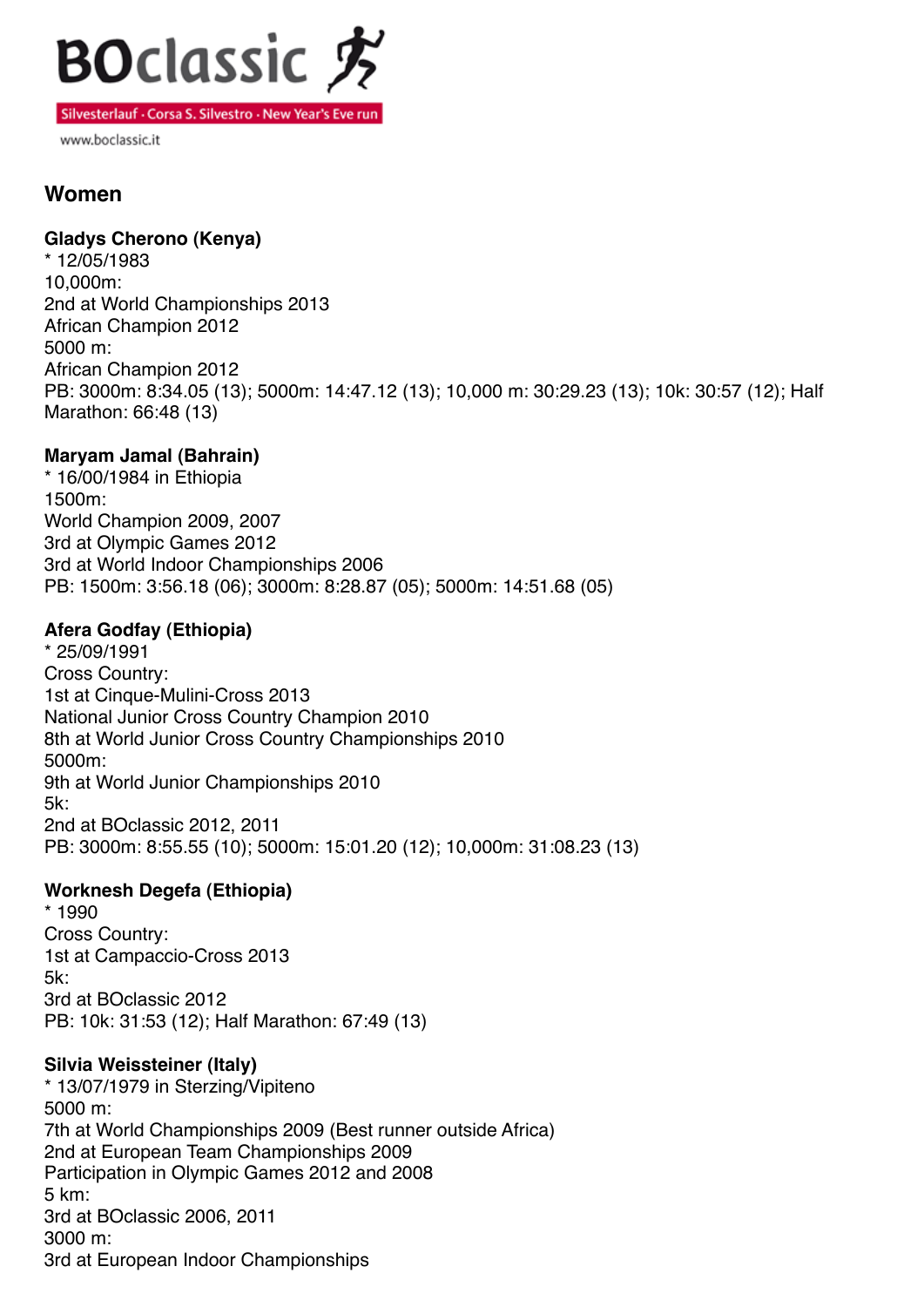

www.boclassic.it

17 times National Champion PB: 3000m: 8:44.81 (07i); 5000m: 15:02.65 (07); 10,000m: 32:09.26 (06)

#### **Christelle Daunay (France)**

\* 05/12/1974 10,000m Finalist at World Championships 2013, 2011 Marathon: 3rd at New York Marathon 2009 4th at New York Marathon 2013 2nd at Paris Marathon 2010 3rd at Paris Marathon 2009 5k: 3rd at BOclassic 2009 8 times National Champion PB: 5000 m: 15:24.48 (10); 10,000 31:35.81 (12); 10k: 31:48 (12); Half Marathon 68:34 (10); Marathon 2:24:22 (10)

#### **Krisztina Papp (Hungary)**

\* 17/12/1982 10,000m: European Under 23 Champion 2003 2 participations in Olympic Games (5000 m) 23 times National Champion PB: 3000m: 8:44.49 (06); 5000m: 15:08.65 (05); 5k: 15:45 (07); 10,000m: 31:46.47 (10); Half Marathon: 70:53 (07)

#### **Aniko Kalovics (Hungary)**

\* 13/05/1977 Cross: 3rd at European Championships 2003 5k: 1st at BOclassic 2006 10,000m: 4th at European Cup 2008 Marathon<sup>-</sup> 1st at Venice Marathon 2008 12 times National Champion PB: 5k: 15:27 (08); 10,000m: 31:40.31 (03); 10k: 31:42 (06); Half Marathon: 68:58 (07); Marathon: 2:26:44 (06)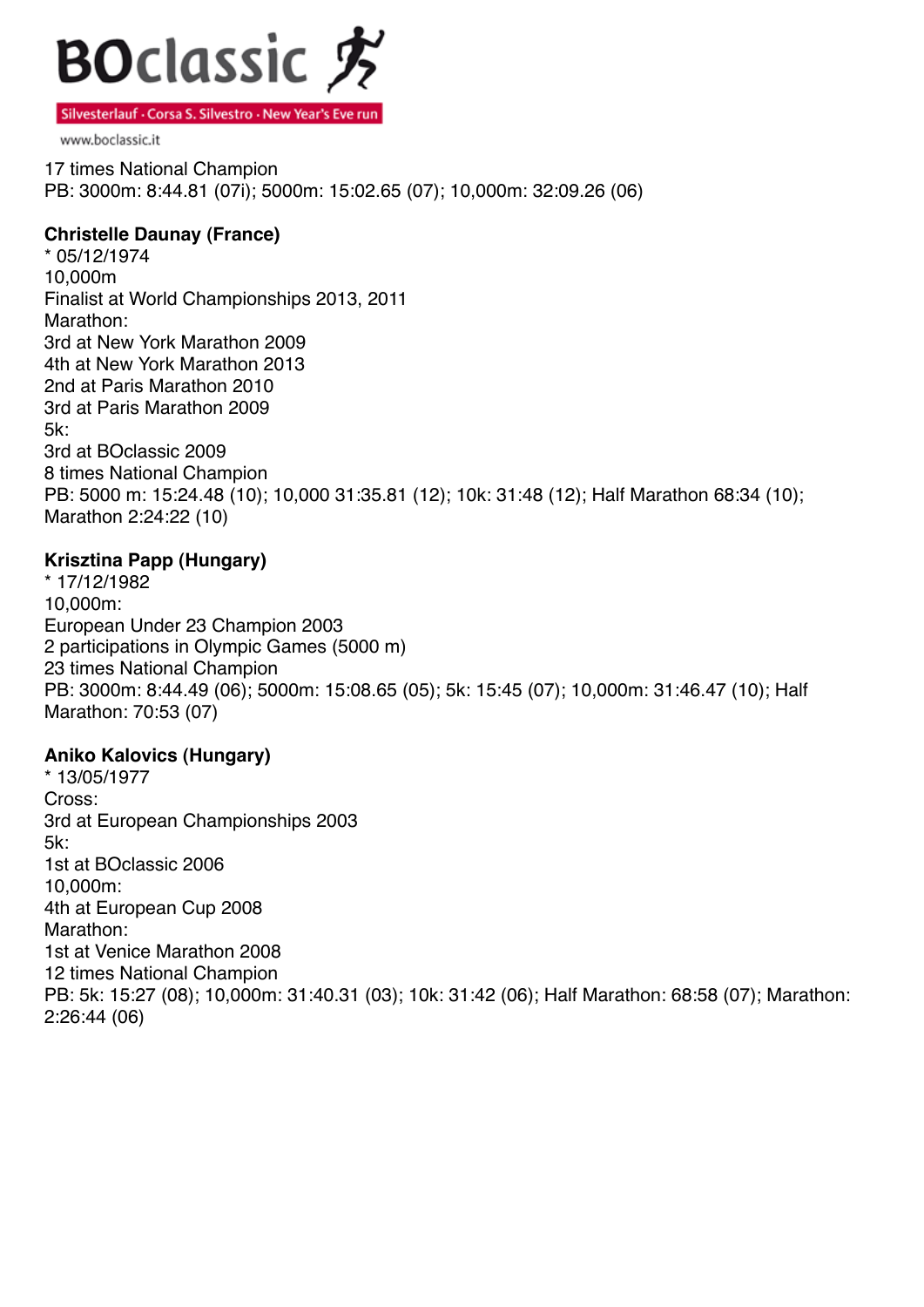

www.boclassic.it

#### **Start list 2013 Elite Men**

| No.            | <b>Name</b>             | <b>Born</b> | <b>Nation/Club</b>        | <b>Results BOclassic</b>                                                         |
|----------------|-------------------------|-------------|---------------------------|----------------------------------------------------------------------------------|
|                | Merga Imane             | 1988        | <b>ETH</b>                | 1/10, 2/09, 3/11, 1/12                                                           |
| $\overline{2}$ | Soi Edwin               | 1986        | <b>KEN</b>                | 1/09, 1/08, 1/07, 3/10, 1/11                                                     |
|                | 3 Kiprop Wilson         | 1987        | <b>KEN</b>                | 2/11;                                                                            |
|                | 4 Ndiema Leon           | 1990        | <b>KEN</b>                |                                                                                  |
|                | 5 Birech Jairus         | 1992        | <b>KEN</b>                |                                                                                  |
|                | 6 Mutai Solomon         | 192         | <b>UGA</b>                |                                                                                  |
|                | Mamu Petro              | 1984        | <b>ERI</b>                |                                                                                  |
|                | 8 Sitkovskyy Oleksandr  | 1978        | <b>UKR</b>                |                                                                                  |
|                | 9 Meftah Abdellatif     | 1982        | <b>FRA</b>                | 5/11                                                                             |
|                | 10 Bouvier Frederic     | 1979        | <b>FRA</b>                |                                                                                  |
|                | 11 Albuquerque Bruno    | 1989        | <b>POR</b>                |                                                                                  |
|                | 12 Lahbabi Aziz         | 1991        | <b>MAR</b>                |                                                                                  |
|                | 13 Matviychuk Vasyl     | 1982        | <b>UKR</b>                | 7/09, 8/10, 8/05, 9/11, 11/06, 12/12                                             |
|                | 14 Tesfay Simon         | 1985        | <b>ERI</b>                |                                                                                  |
|                | 15 Andreev Grigoriy     | 1976        | <b>RUS</b>                |                                                                                  |
|                | 16 Draper Mark          | 1984        | <b>GBR</b>                |                                                                                  |
| 17             | <b>Barnicle Chris</b>   | 1987        | <b>USA</b>                |                                                                                  |
| 18             |                         |             |                           |                                                                                  |
|                | 19 De Nard Gabriele     | 1974        | <b>ITA/Fiamme Gialle</b>  | 6/05, 7/08, 8/04, 10/02, 11/10,<br>11/00, 12/11, 12/09, 13/06, 16/12             |
|                | 20 Ploner Markus        | 1980        | <b>ITA/SV Sterzing</b>    | 9/08, 10/11, 11/09, 12/10, 13/04,<br>14/12, 16/06, 19/07, 23/03, 24/01,<br>26/02 |
| 21             | <b>Lanziner Peter</b>   | 1982        | ITA/Quercia Rovereto      | 13/09, 15/10, 17/11, 18/12, 20/07,<br>25/05                                      |
| 22             | Scaini Stefano          | 1983        | <b>ITA/Running Futura</b> | 16/02, 20/12, DNF/04, DNF/06                                                     |
|                | 23 Crippa Nekagenet     | 1994        | ITS/GS Valsugana          |                                                                                  |
|                | 24 Pellecchia Liberato  | 1982        | <b>ITA/La Fratellanza</b> |                                                                                  |
|                | 25 Gargamelli Andrea    | 1989        | <b>ITA/SEF Ancona</b>     | 19/11;                                                                           |
|                | 26 Sanguinetti Andrea   | 1992        | ITA/Fiamme Oro            |                                                                                  |
| 27             | <b>Cominotto Manuel</b> | 1990        | ITA/Esercito              | 16/11, 16/10                                                                     |
|                | 28 Gariboldi Simone     | 1987        | <b>ITA/Fiamme Oro</b>     |                                                                                  |
|                | 29 Bazzoni Gianmarco    | 1989        | ITA/Athletic Club 96      |                                                                                  |
|                | 30 Pranno Andrea        | 1990        | ITA/GS Alpi Apuane        |                                                                                  |
| 31             | <b>Frick Gerd</b>       | 1974        | ITA/Telmek. Team S.       | 28/03, 30/96, 33/97, 34/93, 36/95,<br>41/94,                                     |
|                | 32 Gualdi Giovanni      | 1979        | <b>ITA/Fiamme Gialle</b>  | 6/06, 9/10, 9/03, 14/11, 16/01,<br>17/12, 18/05, 18/02                           |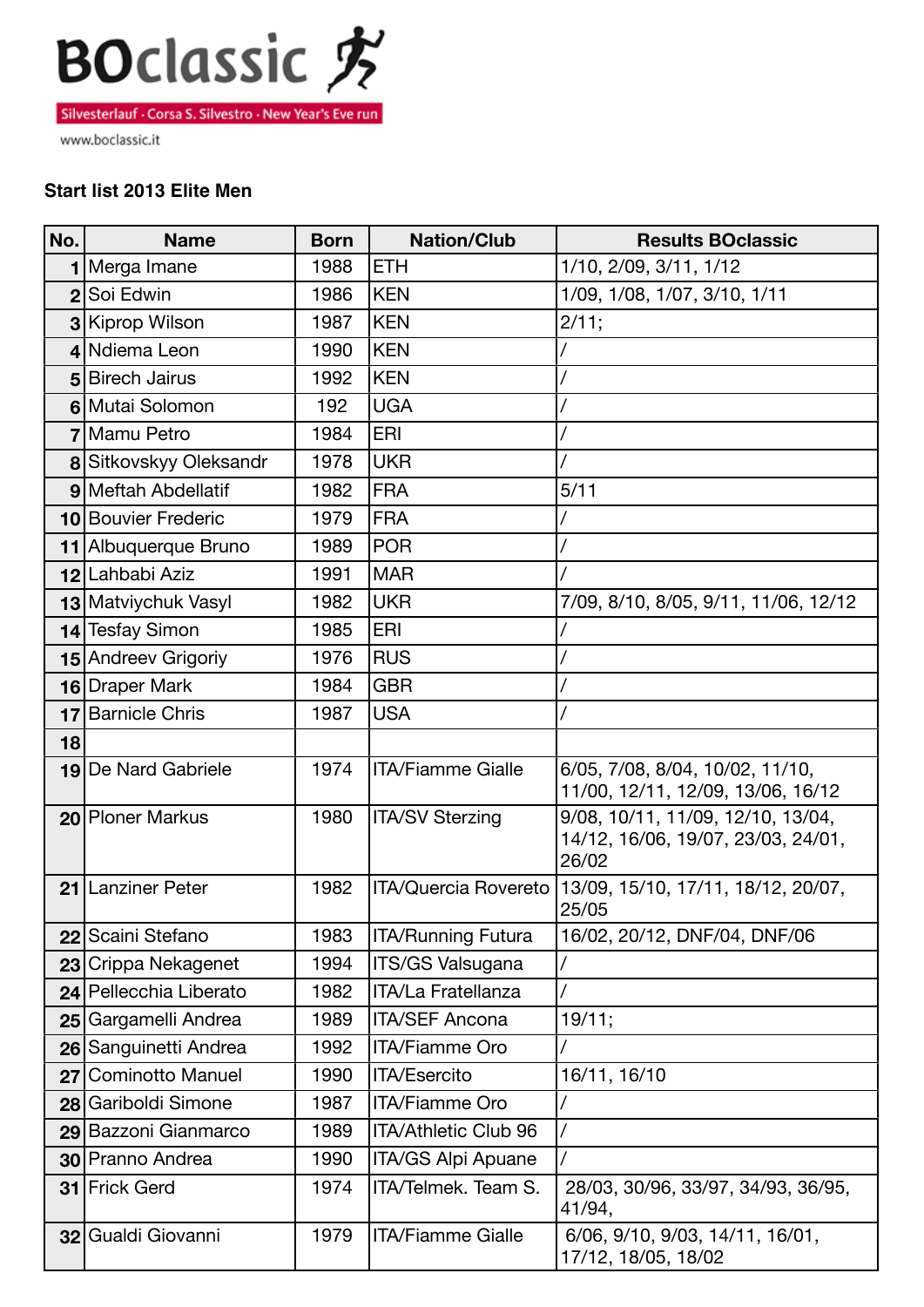

www.boclassic.it

#### **Start list 2013 Elite Women**

| No. | <b>Name</b>           | <b>Born</b> | <b>Nation/Club</b>             | <b>Results BOclassic</b>                                                      |
|-----|-----------------------|-------------|--------------------------------|-------------------------------------------------------------------------------|
| 51  | Cherono Gladys        | 1983        | <b>KEN</b>                     |                                                                               |
|     | 52 Degefa Worknesh    | 1990        | <b>ETH</b>                     | 3/12                                                                          |
| 53  | Jamal Maryam          | 1984        | <b>BHR</b>                     |                                                                               |
| 54  | Godfay Afera          | 1991        | <b>ETH</b>                     | 2/11, 2/12                                                                    |
|     | 55 Weissteiner Silvia | 1979        | <b>ITA/Forestale</b>           | 3/11, 3/06, 4/12, 4/00, 5/05,<br>5/03, 5/99, 6/02, 6/01, 8/10,<br>8/04, 11/07 |
|     | 56 Shmidt Svitlana    | 1990        | <b>UKR</b>                     |                                                                               |
|     | 57 Kotovska Olka      | 1983        | <b>UKR</b>                     |                                                                               |
|     | 58 Papp Krisztina     | 1982        | <b>HUN</b>                     | 9/11                                                                          |
|     | 59 Kalovics Aniko     | 1977        | <b>HUN</b>                     | 1/06, 2/08, 2/05, 3/07, 4/10,<br>5/09                                         |
|     | 60 Andreeva Julia     | 1984        | <b>KGZ</b>                     |                                                                               |
| 61  | Daunay Christelle     | 1974        | <b>FRA</b>                     | 3/09, 7/10                                                                    |
| 62  | Varga Judith          | 1976        | <b>ITA/Assindustria Padova</b> | 12/08, 15/07                                                                  |
|     | 63 Epis Giovanna      | 1988        | <b>ITA/Forestale</b>           | 12/11                                                                         |
|     | 64 Galimberti Sara    | 1991        | ITA/Atl. Bracco Milano         | 14/10, 19/11                                                                  |
|     | 65 lozzia Ivana       | 1973        | ITA/Corradini Rubiera          | 11/06, 12/10, 13/05, 14/04,<br>15/03, 17/12, 18/07                            |
|     | 66 Stefani Anna       | 1995        | <b>ITA/SV Sterzing</b>         |                                                                               |
|     | 67 Magnani Margherita | 1987        | <b>ITA/Fiamme Gialle</b>       | 5/12, 11/11                                                                   |
|     | 68 Bonvecchio Elektra | 1978        | ITA/Atl. Trento                | 20/08, 21/12, 23/11, 23/10,<br>23/09, 24/07                                   |
| 69  | Talevi Valentina      | 1992        | <b>ITA/SEF Ancona</b>          |                                                                               |
|     | 70 Ricci Laura        | 1979        | <b>ITA/Corradini Rubiera</b>   |                                                                               |
|     | 71 Paterlini Daniela  | 1973        | ITA/Corradini Rubiera          | 13/10, 14/08, 17/07                                                           |
|     | 72 Cocchi Francesca   | 1993        | ITA/Corradini Rubiera          |                                                                               |
|     | 73 Viola Giulia       | 1991        | <b>ITA/Fiamme Gialle</b>       | 8/12                                                                          |
|     | 74 Berlanda Eleonora  | 1976        | <b>ITA/Fiamme Oro</b>          | 11/05, 12/06, 13/11, 13/04,<br>19/07                                          |
|     | 75 Hanspeter Kathrin  | 1982        | ITA/Lauffreunde Sarntal        |                                                                               |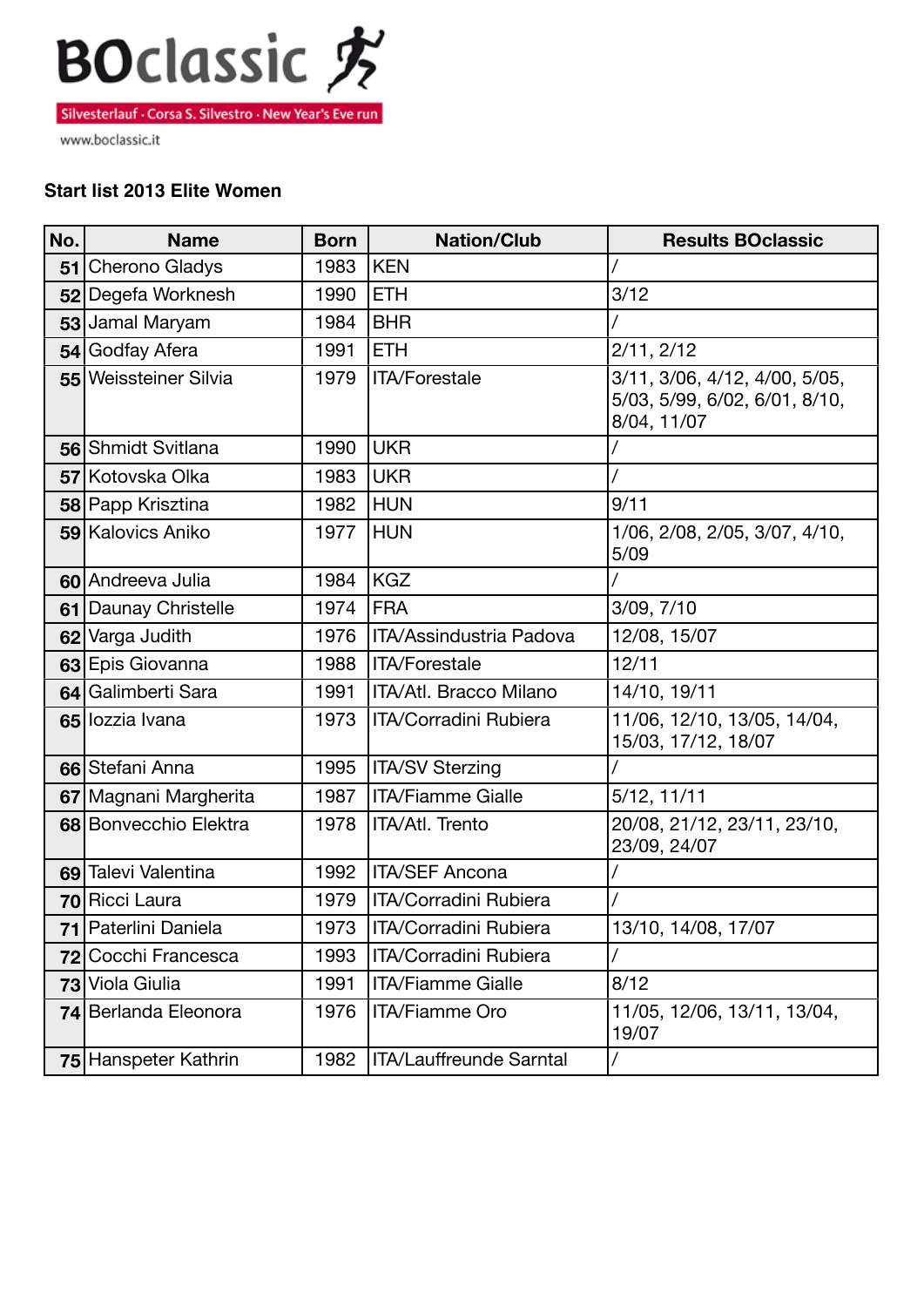

www.boclassic.it

#### **Results 2012 - Elite Men**

| <b>Place</b> | <b>Name</b>             | <b>Born</b> | <b>Nation/Club</b>             | <b>Time</b> |
|--------------|-------------------------|-------------|--------------------------------|-------------|
|              | Merga Imane             | 1985        | <b>ETH</b>                     | 29:12.3     |
|              | 2 Edris Muktar          | 1994        | <b>ETH</b>                     | 29:12.7     |
|              | 3 Lebid Serhiy          | 1975        | <b>UKR</b>                     | 29:30       |
|              | 4 Bauhs Scott           | 1986        | <b>USA</b>                     | 29:32       |
|              | 5 Kipruto Silas         | 1984        | <b>KEN</b>                     | 29:32       |
|              | 6 La Rosa Stefano       | 1985        | ITA/Carabinieri                | 29:36       |
|              | 7 El Mazoury Ahmed      | 1990        | <b>ITA/Fiamme Gialle</b>       | 30:09       |
|              | 8 Floriani Yuri         | 1981        | <b>ITA/Fiamme Gialle</b>       | 30:19       |
|              | 9 Rachik Yassine        | 1993        | ITA/100 Torri Pavia            | 30:23       |
|              | 10 Gariboldi Simone     | 1987        | <b>ITA/Fiamme Oro</b>          | 30:38       |
|              | 11 Cominotto Manuel     | 1990        | <b>ITA/Esercito</b>            | 30:38       |
|              | 12 Matviychuk Vasyl     | 1982        | <b>UKR</b>                     | 30:39       |
|              | 13 Baldaccini Alexander | 1988        | <b>ITA/GS Orobie</b>           | 30:39       |
|              | 14 Ploner Markus        | 1980        | <b>ITA/SV Sterzing</b>         | 30:51       |
|              | 15 Ferreira Hermano     | 1982        | <b>POR</b>                     | 30:57       |
|              | 16 De Nard Gabriele     | 1974        | <b>ITA/Fiamme Gialle</b>       | 31:01       |
|              | 17 Gualdi Giovanni      | 1979        | <b>ITA/Fiamme Gialle</b>       | 31:10       |
|              | 18 Lanziner Peter       | 1982        | <b>ITA/Quercia Rovereto</b>    | 31:18       |
|              | 19 Boudalia Said        | 1968        | <b>ITA/Biotekna Marco</b>      | 31:32       |
|              | 20 Scaini Stefano       | 1983        | <b>ITA/Running Club Futura</b> | 31:56       |
|              | 21 Musinschi Miroslav   | 1976        | <b>MDA</b>                     | 32:18       |
|              | 22 Leonardi Massimo     | 1973        | <b>ITA/GS Valsugana</b>        | 32:37       |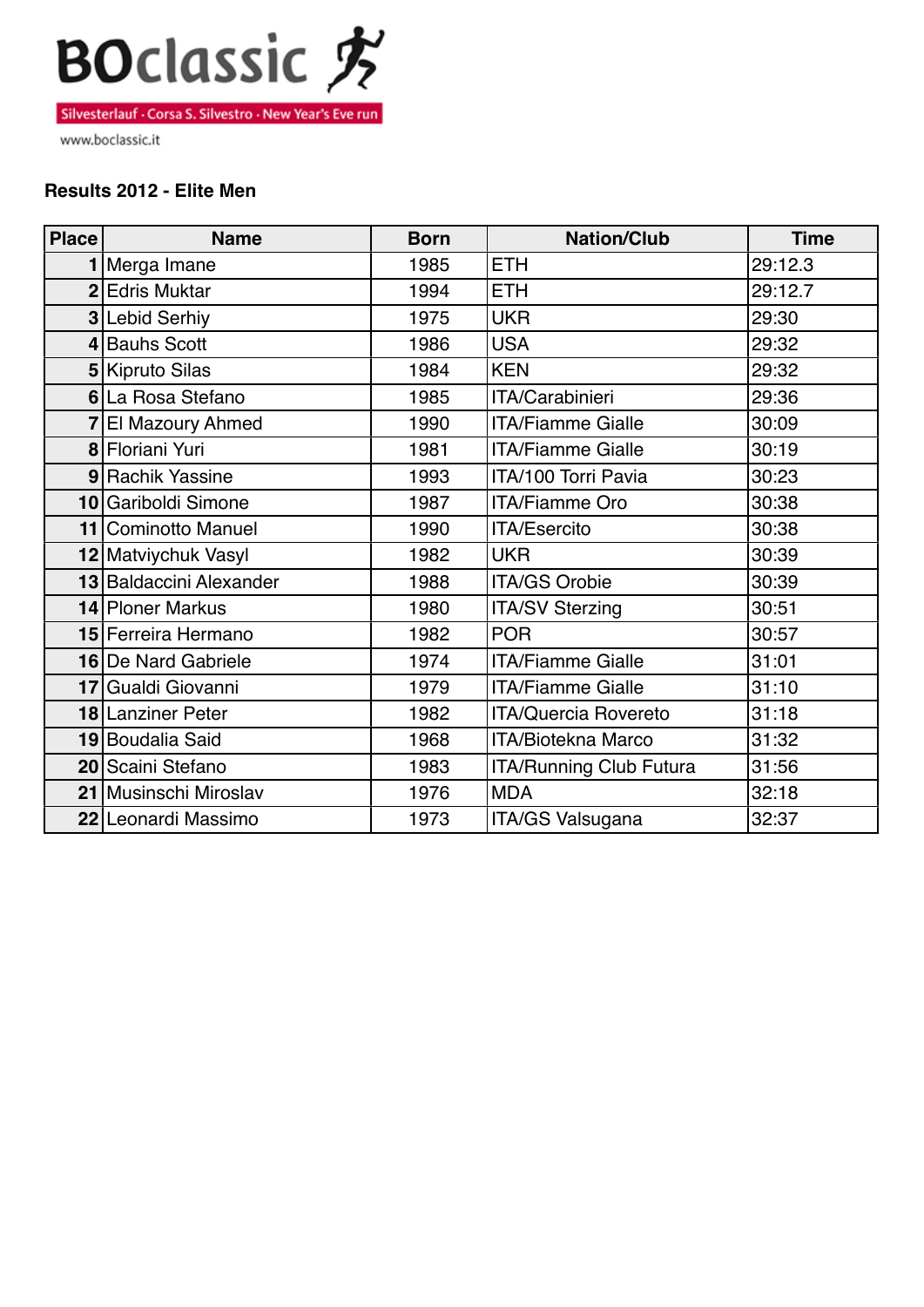

www.boclassic.it

#### **Results 2012 - Elite Women**

| <b>Place</b> | <b>Name</b>                 | <b>Born</b> | <b>Nation/Club</b>              | <b>Time</b> |
|--------------|-----------------------------|-------------|---------------------------------|-------------|
| 1            | Kibet Sylvia                | 1982        | <b>KEN</b>                      | 16:21       |
|              | 2 Godfay Afera              | 1990        | <b>ETH</b>                      | 16:22       |
|              | 3 Degefa Worknesh           | 1990        | <b>ETH</b>                      | 16:24       |
|              | 4 Weissteiner Silvia        | 1979        | <b>ITA/Forestale</b>            | 16:41       |
|              | 5 Magnani Margherita        | 1987        | <b>ITA/Forestale</b>            | 16:49       |
|              | 6 Lakhouad Ibtissam         | 1980        | <b>MAR</b>                      | 16:53       |
|              | Rinicella Angela            | 1982        | <b>ITA/Esercito</b>             | 16:58       |
|              | 8 Viola Giulia              | 1991        | <b>ITA/Fiamme Gialle</b>        | 17:06       |
|              | 9 Roffino Valeria           | 1990        | <b>ITA/Fiamme Azzurre</b>       | 17:16       |
|              | 10 Moller Sara Sig          | 1983        | <b>DK</b>                       | 17:17       |
|              | 11 Barale Gloria            | 1985        | <b>ITA/CUS Torino</b>           | 17:33       |
|              | 12 Tschurtschenthaler Agnes | 1982        | <b>ITA/Forestale</b>            | 17:34       |
|              | 13 Koubaa Sanaa             | 1985        | <b>GER</b>                      | 17:37       |
|              | 14 Abera Fisseha            | 1989        | <b>ETH</b>                      | 17:46       |
|              | 15 Gariboldi Paola          | 1982        | <b>ITA/Vertovese Bergamo</b>    | 17:56       |
|              | 16 Lopes Sonia              | 1975        | CPV/Atl. Brugnera               | 18:12       |
|              | 17 lozzia Ivana             | 1973        | <b>ITA/Corradini Rubiera</b>    | 18:24       |
|              | 18 Michalska Marzena        | 1975        | <b>ITA/Fiamme Oro</b>           | 18:41       |
|              | 19 Manenti Elisabetta       | 1985        | <b>ITA/ABC Progetto Azzurri</b> | 18:41       |
|              | 20 Perfler Stefanie         | 1982        | <b>AUT</b>                      | 18:47       |
|              | 21 Bonvecchio Elektra       | 1978        | <b>ITA/Atl. Trento</b>          | 19:12       |
|              | 22 Fortin Aleksandra        | 1972        | <b>SLO</b>                      | 19:31       |